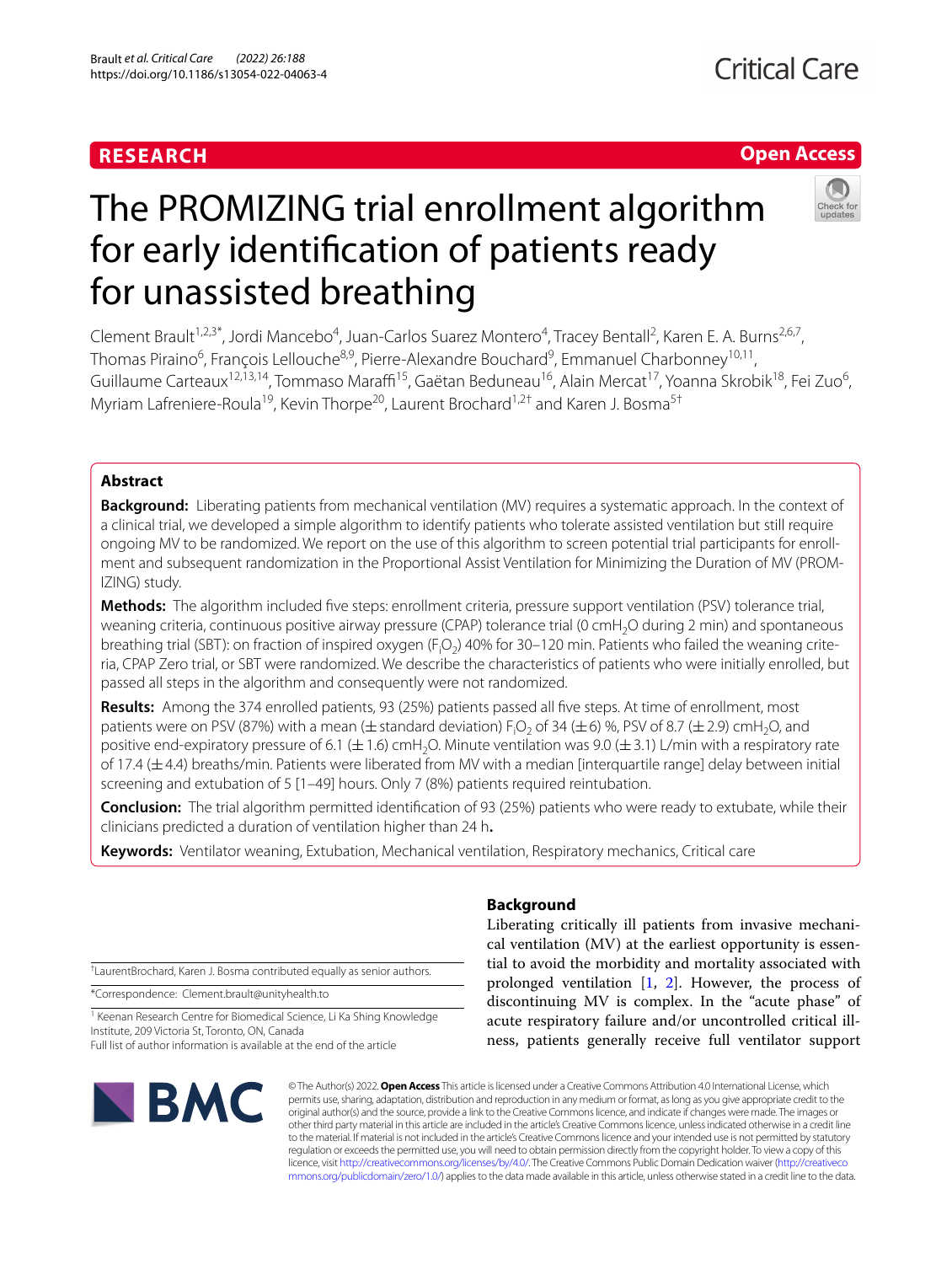(i.e., controlled mode of ventilation) to allow the respiratory muscles to rest. In the subsequent "recovery phase," patients are able to share in the work of breathing. Once patients have improved from the acute phase and meet general "weaning criteria," daily screening for readiness to wean from MV marks the beginning of the "weaning phase" and is recommended as the best practice to aid early liberation from MV [[1\]](#page-7-0). Currently, there is no consensus for determining when a patient in the acute phase of illness can move to the recovery phase, or even when the patient is able to share the work of breathing. When clinicians switch from a controlled mode to an assisted mode of ventilation may be considered the frst step in suspecting readiness to wean. Several studies have evaluated diferent approaches to managing patients during the weaning phase over the past few decades [\[3](#page-7-2)[–7](#page-8-0)]. Weaning typically incorporates spontaneous breathing trials (SBT) using various techniques (low levels of pressure support ventilation (PSV) or continuous positive airway pressure (CPAP) or T-piece) of 30–120 min duration [\[8](#page-8-1)–[10\]](#page-8-2). Finally, patients who pass an SBT move to the last "liberation phase," and are assessed for extubation (see Additional fle [6:](#page-7-3) Fig. E1).

We created a standardized approach for assessing patient's readiness to move from the "acute phase" to the "recovery phase" and then to the "weaning phase" of MV for identifying potential clinical research participants for a randomized controlled trial (RCT) comparing two spontaneous modes of MV. Our purpose here is to describe how the application of this algorithm led to the identifcation of patients who, previously unsuspected by their clinical team, were actually ready for extubation.

#### **Methods**

#### **Study protocol**

This is an analysis of the enrollment algorithm of the Proportional Assist Ventilation for Minimizing the Duration of Mechanical Ventilation study (PROMIZING, NCT02447692). The PROMIZING study is an ongoing multi-centre randomized controlled trial comparing PSV and proportional assist ventilation with load-adjustable gain factors  $(PAV+)$  to facilitate weaning from MV. Informed consent was obtained from the patient or the substitute decision maker at time of enrollment. This early consent allowed the investigators to conduct further tests to determine eligibility for randomization in the PROMIZING Study and to collect minimal information for the screened and non-randomized patients described here. We report here the efects of the enrollment protocol for patients screened between September 2016 and February 2020. We do not report any outcome of the randomized patients.

We screened all critically ill patients who received invasive MV for more than 24 h, and who were not expected to be extubated in the next 24 h. Major exclusion criteria were an underlying medical condition likely to result in prolonged or chronic ventilator dependence such as a severe chronic obstructive pulmonary disease or a progressive neuromuscular disorder (the full lists of inclusion and exclusion criteria are provided in Additional fle [1:](#page-7-4) Table E1). After enrollment, further screening tests were done in a step-by-step algorithm to identify patients who were eligible for randomization in the PROMIZING Study to receive either PSV or  $PAV + (Fig. 1)$  $PAV + (Fig. 1)$ . The goal of this process was to ensure that patients who proceeded to randomization still required continued MV using objective criteria, to ensure that they would not dilute treatment efect (including shortening duration of MV).

#### **Step 1—Enrollment criteria**

Patients satisfying all screening criteria were followed daily until they met the enrollment criteria (see Additional file  $2$ : Table E2). This step ensured (i) that patients were able to trigger ventilator breaths with a reasonable level of assistance, (ii) did not have severe impairment in gas exchange, and (iii) were not hemodynamically unstable. Patients who met enrollment criteria, or their substitute decision makers, were approached for consent. Upon obtaining consent, patients were considered enrolled in the PROMIZING study and ready to undergo further screening tests to determine eligibility for randomization.

#### **Step 2—Pressure support ventilation tolerance trial**

Patients meeting all enrollment criteria were immediately placed on PSV, if they were not already. The PSV tolerance trial (PSVTT) consisted in a pressure of 5–20  $cmH<sub>2</sub>O$  (the total pressure did not exceed 30  $cmH<sub>2</sub>O$ ) for at least 30 min  $[11]$  $[11]$  $[11]$ . The positive end-expiratory pressure (PEEP) and the fraction of inspired oxygen  $(F_iO_2)$  settings were similar to that before the PSVTT. If patients were unable to tolerate the PSV because of respiratory distress or clinical instability (see Additional fle [3:](#page-7-6) Table E3), they were immediately returned to the prior ventilation mode. A new PSVTT was attempted at least once daily until patients passed the trial.

#### **Step 3 – General weaning criteria**

Patients who passed the PSVTT were immediately evaluated for general weaning criteria including (i) a peripheral oxygen saturation  $(S_pO_2) \ge 90\%$ on  $F_1O_2 \le 40\%$  and a PEEP  $\le 8$  cmH<sub>2</sub>O, (ii) an arterial  $pH \geq 7.32$ , and (iii) vasopressor requirement  $\leq 0.1$   $\mu$ g/ kg/min of norepinephrine equivalents. Patients who did not meet these three weaning criteria were randomized in the PROMIZING study (Not ready for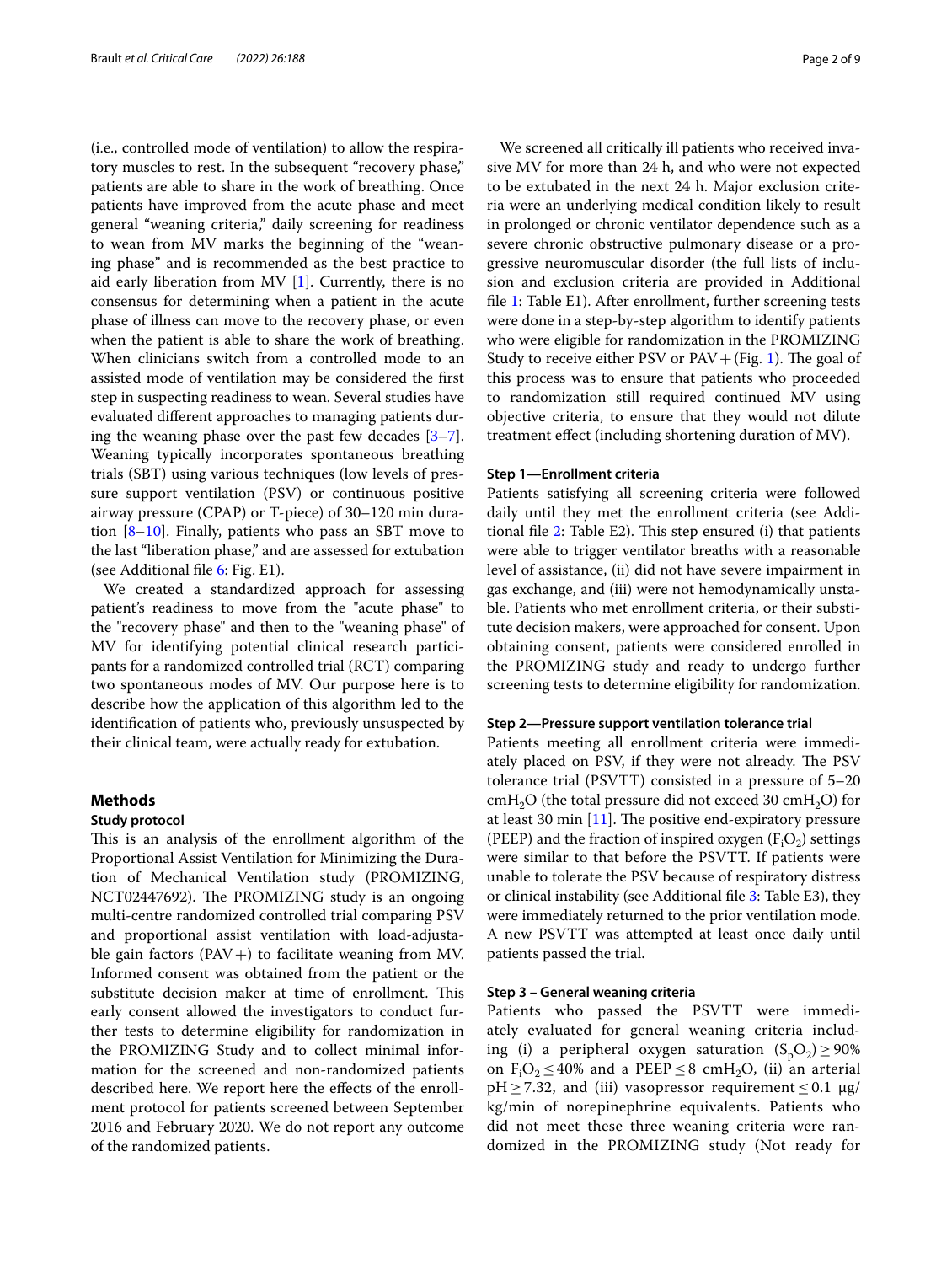

<span id="page-2-0"></span>weaning group). Patients who met these three criteria proceeded directly to a ZERO CPAP tolerance trial to assess their rapid shallow breathing index (RSBI) and capacity to undergo an SBT.

#### **Step 4 – Zero CPAP tolerance trial**

Patients were monitored during a two minute CPAP tolerance trial on their ventilator using a pressure level of 0 cmH<sub>2</sub>O. We assessed the RSBI (as the ratio of respiratory rate to tidal volume,  $\rm RR/V_t$ ). Patients who failed this ZERO CPAP tolerance trial due to either a  $RR/V_t$ ratio>100, or respiratory distress or clinical instability (see Additional fle [4:](#page-7-7) Table E4) were randomized into the PROMIZING trial (ZERO CPAP tolerance failure group). Patients with a  $\text{RR/V}_\text{t}$  ratio  $\leq 100$  breaths/min/L and  $S_pO_2 \geq 90\%$  proceeded directly to a SBT.

#### **Step 5 – Spontaneous breathing trial on T‑piece or CPAP 0**

Patients were monitored during a 30–120 min SBT on either T-piece or no assistance on the ventilator using CPAP with a pressure level of 0 cmH<sub>2</sub>O as previously described, with  $F_1O_2$  40% [\[5,](#page-8-4) [12\]](#page-8-5). Failure criteria included respiratory distress and clinical instability as for the PSVTT and the ZERO CPAP tolerance trial (see Additional fle [4](#page-7-7): Table E4). Patients were randomized into the PROMIZING trial if they failed the SBT (SBT failure group). Conversely, patients who passed the SBT were screened and non-randomized (SNR) because they were considered ready for extubation (SNR group).

#### **Statistical analysis**

Demographic, prognostic scores and respiratory parameters were collected before randomization. Continuous variables were expressed as the mean  $(\pm$  standard deviation, SD), or median [interquartile range, IQR]. Categorical variables were quoted as the frequency (percentage).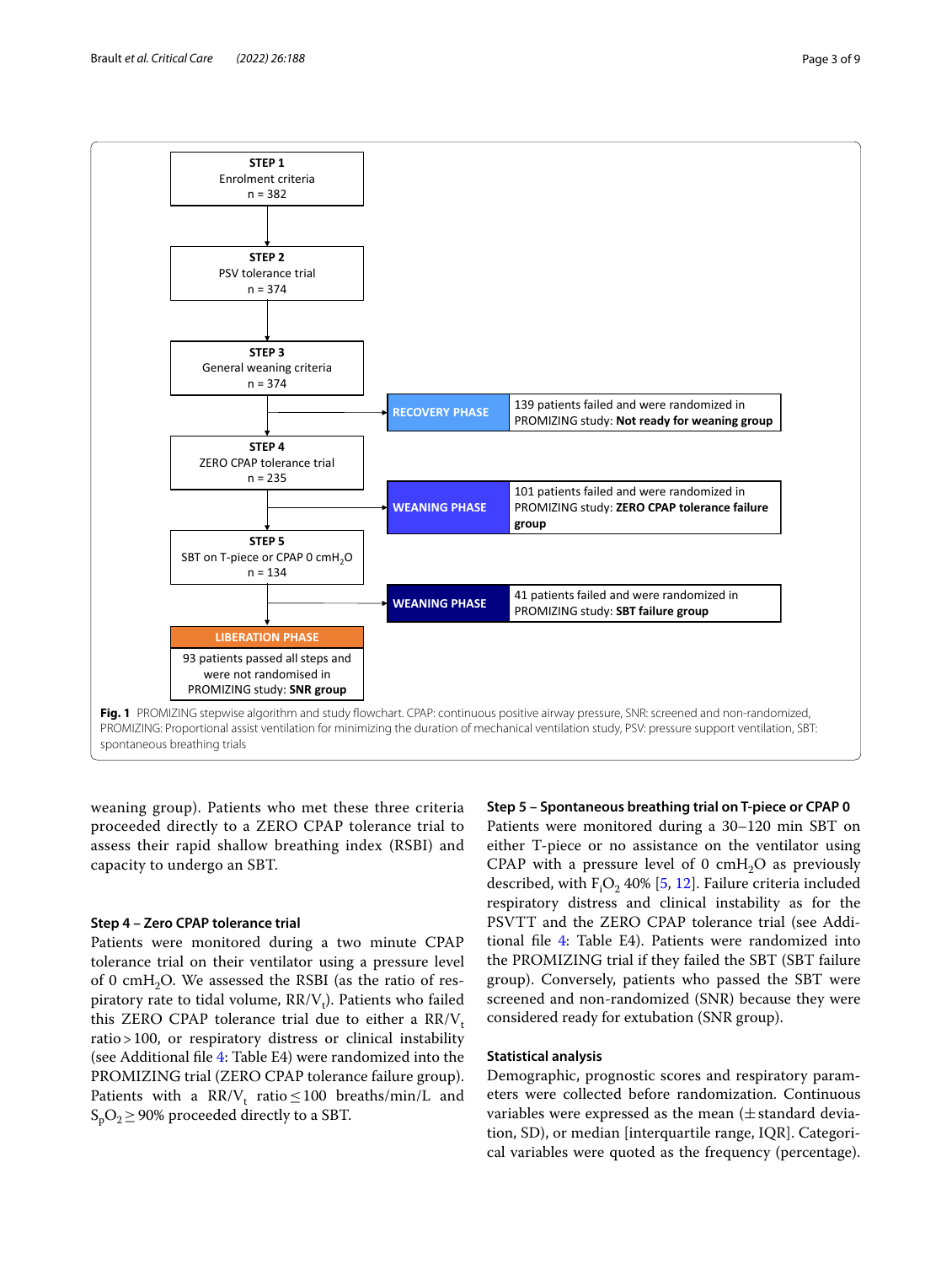For comparing diference in groups' characteristics, we used Chi-square test or a one-way analysis of variance (ANOVA) followed by a Tukey's multiple comparisons post-test when appropriate. All statistical analyses were conducted using R Core Team software (version 4.1.1, R Foundation for Statistical Computing, Vienna, Austria. URL [https://www.R-project.org/\)](https://www.R-project.org/). Unadjusted p-values are provided to quantify the statistical evidence against equality among the groups in various baseline variables.

#### **Results**

#### **Study population**

Between September 2016 and February 2020, we enrolled (before randomization) 382 patients in the PROMIZING study. Eight patients could not be classifed into one of the four groups as they did not complete the pre-randomization assessment or did not have complete data. The mean  $(\pm SD)$  age was 63  $(\pm 13)$  years and 65% were male. The mean delay between the first intubation and the enrollment was 5.9 ( $\pm$  5.0) days (Table [1\)](#page-4-0).

#### **Efect of the study algorithm on the mechanical ventilation process**

Of the 374 patients, 139 (37%) were randomized because they did not meet general weaning criteria (Not ready for weaning group). Of the remaining 235 patients, 142 patients moved to the next steps: 101 (27%) met general weaning criteria but failed the ZERO CPAP tolerance trial (ZERO CPAP tolerance failure group subsequently randomized); 41 (11%) passed the 2-min CPAP but failed the SBT (SBT failure group subsequently randomized) and 93 (25%) initially screened patients were not randomized in the PROMIZING study, because they were considered already ready for the liberation phase (SNR  $(Fig. 1)$  $(Fig. 1)$ .

#### **Distribution of patients in the mechanical ventilation process according to the mode of ventilation**

At enrollment, 41 (11%) of the 374 patients analyzed were under assist-control ventilation (ACV). Among them, 19 (46%) progressed to the recovery phase (Not ready for weaning group), 11 (27%) progressed to the weaning phase (ZERO CPAP tolerance and SBT failure groups), and 11 (27%) progressed to the liberation phase (SNR group). Compared with patients with PSV at enrollment (325, 87%), there was no signifcant diference concerning the percentage of patients in the recovery (118, 36%), weaning (128, 40%) or liberation phase (79, 24%) ( $p = 0.211$ ,  $p = 0.119$ , and  $p = 0.724$ ; respectively) (Table [2](#page-4-1)).

#### **Description of screened non‑randomized patients**

Of the 93 patients included in the SNR group, 59 (65%) were male and the mean  $(\pm SD)$  age was 65  $(\pm 13)$  years. The mean duration from intubation to enrollment was 4.5 ( $\pm$ 4.1) days. The mean Richmond agitation-sedation scale (RASS) was -1.01 ( $\pm$ 1.38) consistent with drowsy or light sedation (Table [1](#page-4-0)).

At the time of enrollment, a large majority of patients were under PSV (85%) with a mean  $F_1O_2$  of 34 ( $\pm 6$ ) %, pressure support of 8.7 ( $\pm$  2.9) cmH<sub>2</sub>0, and PEEP of 6.1  $(\pm 1.6)$  cmH<sub>2</sub>O. The mean minute ventilation (V<sub>E</sub>) was 9.0 ( $\pm$ 3.1) L/min with a RR of 17.4 ( $\pm$ 4.4) breaths/min (Table [1\)](#page-4-0).

All patients in the SNR group were extubated with a median [IQR] duration between initial screening and extubation of 5 [1–49] hours, and only 7 (8%) patients required reintubation. Among the latter, two patients subsequently died in intensive care unit (ICU). An additional fve patients died in ICU despite getting extubated.

#### **Comparison of baseline characteristics**

#### **between non‑randomized and randomized patients**

Compared to the other groups, the SNR group contained a higher proportion of postoperative patients and had a higher  $P_aO_2/F_iO_2$  ratio. The time from intubation to enrollment was shorter in the SNR group. Conversely, there was not strong evidence of diferences among the groups in age, sex, and RASS. The sequential organ failure assessment (SOFA) on ICU admission was signifcantly higher in the SNR group, refecting higher organ dysfunction, but this was not confrmed with other prognostic scores (Table [1](#page-4-0)).

Although the ventilation mode was similar between groups (see Additional fle [5](#page-7-8): Table E5), the initial ventilator settings slightly differed with a lower level of  $F_iO_2$ , pressure support and PEEP in the SNR group. These differences were signifcant when compared with the Not ready for weaning and ZERO CPAP tolerance failure groups, while they disappeared when compared with the SBT failure group. Likewise, the RR was lower in the SNR group compared to the Not ready for weaning group, leading to a significant decrease in  $V_E$  (Table [1](#page-4-0) and Fig. [2](#page-5-0)).

#### **Discussion**

The major findings of this study are as follow: first, the stepwise algorithm developed for screening and randomizing patients in the PROMIZING trial was helpful in identifying patients who were ready to be separated from the ventilator. Second, a surprisingly large proportion of patients (25% in the present study) for whom clinicians predicted a duration of ventilation higher than 24 h were ultimately determined by the algorithm to be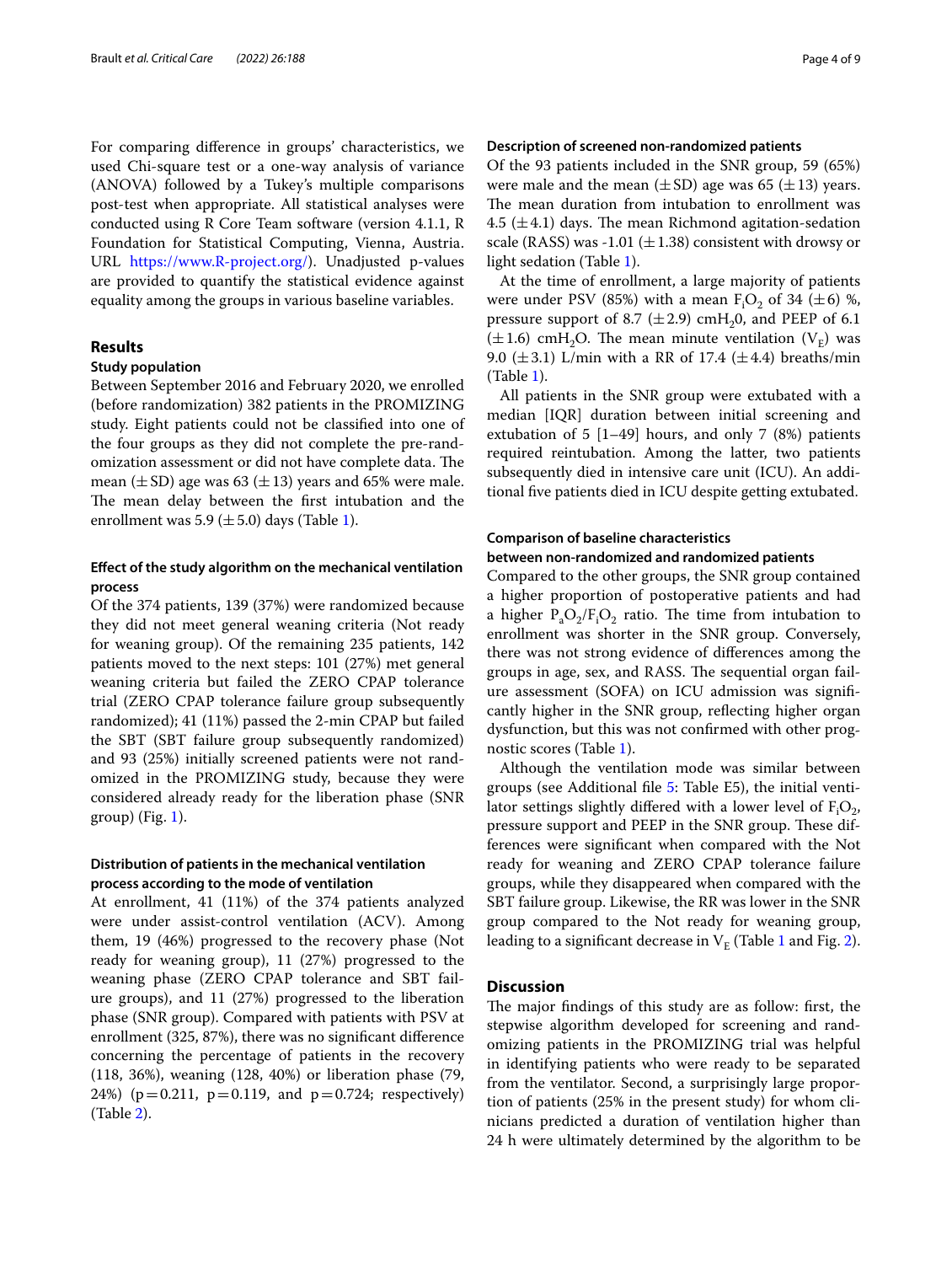| <b>Parameters</b>                                     | <b>All patients</b><br>$n = 374$ | Not ready for weaning<br>group<br>(Recovery phase)<br>$n = 139$ | <b>ZERO CPAP</b><br>tolerance failure<br>group<br>(Weaning phase)<br>$n = 101$ | <b>SBT</b> failure<br>Group<br>(Weaning phase)<br>$n = 41$ | <b>SNR Group</b><br>(Recovery phase)<br>$n = 93$ | p value                   |
|-------------------------------------------------------|----------------------------------|-----------------------------------------------------------------|--------------------------------------------------------------------------------|------------------------------------------------------------|--------------------------------------------------|---------------------------|
| Age, years                                            | $63 \pm 13$                      | $62 \pm 13$                                                     | $63 \pm 14$                                                                    | $63 \pm 13$                                                | $65 \pm 13$                                      | 0.326                     |
| Male – $n$ (%)                                        | 242 (65)                         | 95 (69)                                                         | 58 (59)                                                                        | 30(75)                                                     | 59 (65)                                          | 0.212                     |
| BMI, Kg/m <sup>2</sup> – median [IQR]                 | 27.8 [24.2-32.1]                 | 28.9 [25.1-34.5]                                                | 27.0 [23.5-30.2]                                                               | 25.9 [23.3-31.2]                                           | 28.1 [24.9-32.0]                                 | 0.010                     |
| RASS                                                  | $-1.37 \pm 1.65$                 | $-1.59 \pm 1.78$                                                | $-1.44 \pm 1.67$                                                               | $-1.22 \pm 1.60$                                           | $-1.01 \pm 1.38$                                 | 0.062                     |
| Postoperative - n (%)                                 | 74 (20)                          | 17(12)                                                          | 19 (19)                                                                        | 7(17)                                                      | 31(33)                                           | 0.001                     |
| Prognostic scores                                     |                                  |                                                                 |                                                                                |                                                            |                                                  |                           |
| Day 0 SOFA score                                      | $6.50 \pm 3.35$                  | $6.60 \pm 3.19$                                                 | $5.73 \pm 3.06$                                                                | $5.42 \pm 2.70$                                            | $7.55 \pm 3.80$                                  | $< 0.001 + 5$             |
| Charlson Comorbidity Index                            | $4.41 \pm 3.13$                  | $4.11 \pm 3.16$                                                 | $4.31 \pm 2.87$                                                                | $5.24 \pm 3.74$                                            | $4.64 \pm 3.02$                                  | 0.216                     |
| <b>APACHE III score</b>                               | $77 + 30$                        | $83 + 27$                                                       | $74 \pm 28$                                                                    | $71 + 30$                                                  | $73 + 35$                                        | $0.023*$                  |
| Mode of ventilation at enrollment                     |                                  |                                                                 |                                                                                |                                                            |                                                  |                           |
| Pressure ACV - n (%)                                  | 19(5)                            | 10(7)                                                           | 3(3)                                                                           | 0(0)                                                       | 6(7)                                             | 0.189                     |
| Volume ACV - n (%)                                    | 22(6)                            | 9(7)                                                            | 8(8)                                                                           | 0(0)                                                       | 5(5)                                             | 0.327                     |
| $PSV - n$ (%)                                         | 325 (87)                         | 118 (85)                                                        | 88 (85)                                                                        | 40 (98)                                                    | 79 (85)                                          | 0.179                     |
| Other (including $PAV +$ ) – n<br>(9/6)               | 10(3)                            | 2(1)                                                            | 4(4)                                                                           | 1(2)                                                       | 3(3)                                             | 0.665                     |
| First intubation to enrollment, $5.9 \pm 5.0$<br>days |                                  | $6.6 \pm 4.8$                                                   | $6.8 \pm 5.9$                                                                  | $5.2 \pm 4.6$                                              | $4.5 \pm 4.1$                                    | <b>NA</b>                 |
| Gas exchange                                          |                                  |                                                                 |                                                                                |                                                            |                                                  |                           |
| $P_aO_2/F_1O_2$                                       | $236 \pm 81$                     | $218 \pm 103$                                                   | $260 \pm 101$                                                                  | $242 \pm 70$                                               | $286 \pm 102$                                    | $< 0.001*$                |
| $P_aCO_2$                                             | $41.2 \pm 8.0$                   | $42.3 \pm 8.1$                                                  | $41.1 \pm 8.9$                                                                 | $40.4 \pm 6.7$                                             | $39.8 \pm 7.1$                                   | 0.132                     |
| Respiratory parameters                                |                                  |                                                                 |                                                                                |                                                            |                                                  |                           |
| $F_1O_2$ , %                                          | $38\pm8$                         | $43 + 9$                                                        | $36 + 6$                                                                       | $37 + 6$                                                   | $34\pm6$                                         | $< 0.001*$                |
| Pressure support, cmH <sub>2</sub> O                  | $10.3 \pm 3.4$                   | $11.1 \pm 3.5$                                                  | $10.9 \pm 3.2$                                                                 | $9.7 \pm 3.0$                                              | $8.7 \pm 2.9$                                    | $< 0.001$ <sup>*+</sup>   |
| PEEP, cmH <sub>2</sub> O                              | $7.8 \pm 2.5$                    | $9.7 \pm 2.3$                                                   | $7.0 \pm 1.7$                                                                  | $6.6 \pm 1.4$                                              | $6.1 \pm 1.6$                                    | $0.001**$                 |
| $V_t$ , mL                                            | $516 \pm 155$                    | 547 ± 171                                                       | $461 \pm 130$                                                                  | $514 \pm 128$                                              | $528 \pm 151$                                    | $< 0.001$ <sup>+</sup>    |
| RR, breaths/min                                       | $20.9 \pm 6.8$                   | $21.7 \pm 7.2$                                                  | $23.1 \pm 7.3$                                                                 | $21.0 \pm 6.1$                                             | $17.4 \pm 4.4$                                   | $< 0.001$ * <sup>+§</sup> |
| $V_F$ , L/min                                         | $10.3 \pm 3.3$                   | $11.2 \pm 3.3$                                                  | $10.1 \pm 3.2$                                                                 | $10.4 \pm 3.2$                                             | $9.0 \pm 3.1$                                    | $< 0.001*$                |

#### <span id="page-4-0"></span>**Table 1** Baseline (pre-randomization) characteristics comparisons

Data presented as mean $\pm$ standard deviation unless otherwise stated

Pairwise comparisons between groups by Tukey Honest Significant Difference Test where  $p = 0.05$  was taken as a threshold for these post-hoc comparisons: ACV: assist control ventilation, APACHE: acute physiology and chronic health evaluation, BMI: body mass index, CPAP: continuous positive airway pressure, SNR: screened and non-randomized, F<sub>i</sub>O<sub>2</sub>: fraction of inspired oxygen, IQR: interquartile range, MV: mechanical ventilation, NA: not available, PAV + : proportional assist ventilation, PEEP: positive end-expiratory pressure, PSV: pressure support ventilation, RASS: Richmond agitation and sedation scale, RR: respiratory rate, SBT: spontaneous breathing trial, SOFA: sequential organ failure assessment, V<sub>E</sub>: minute ventilation, V<sub>t</sub>: tidal volume

\*Diference (*p*<0.05) between Not ready for weaning group *vs.* SNR group

† Diference (*p*<0.05) between ZERO CPAP tolerance failure group vs. SNR group

§ Diference (*p*<0.05) between SBT failure group vs. SNR group

<span id="page-4-1"></span>

| <b>Study algorithm Group</b>                  | <b>Mechanical ventilation</b><br>phase | <b>Patients with ACV</b><br>n(%) | <b>Patients with PSV</b><br>n(%) | p value |  |
|-----------------------------------------------|----------------------------------------|----------------------------------|----------------------------------|---------|--|
| Not ready for weaning group                   | Recovery                               | 19 (46)                          | 118 (36)                         | 0.211   |  |
| ZERO CPAP tolerance and SBT failure<br>groups | Weaning                                | 11(27)                           | 128 (40)                         | 0.119   |  |
| SNR Group                                     | l iberation.                           | 11 (27)                          | 79 (24)                          | 0.724   |  |

ACV: assist control ventilation, CPAP: continuous positive airway pressure, PSV: pressure support ventilation, SBT: spontaneous breathing trial, SNR: screened and nonrandomized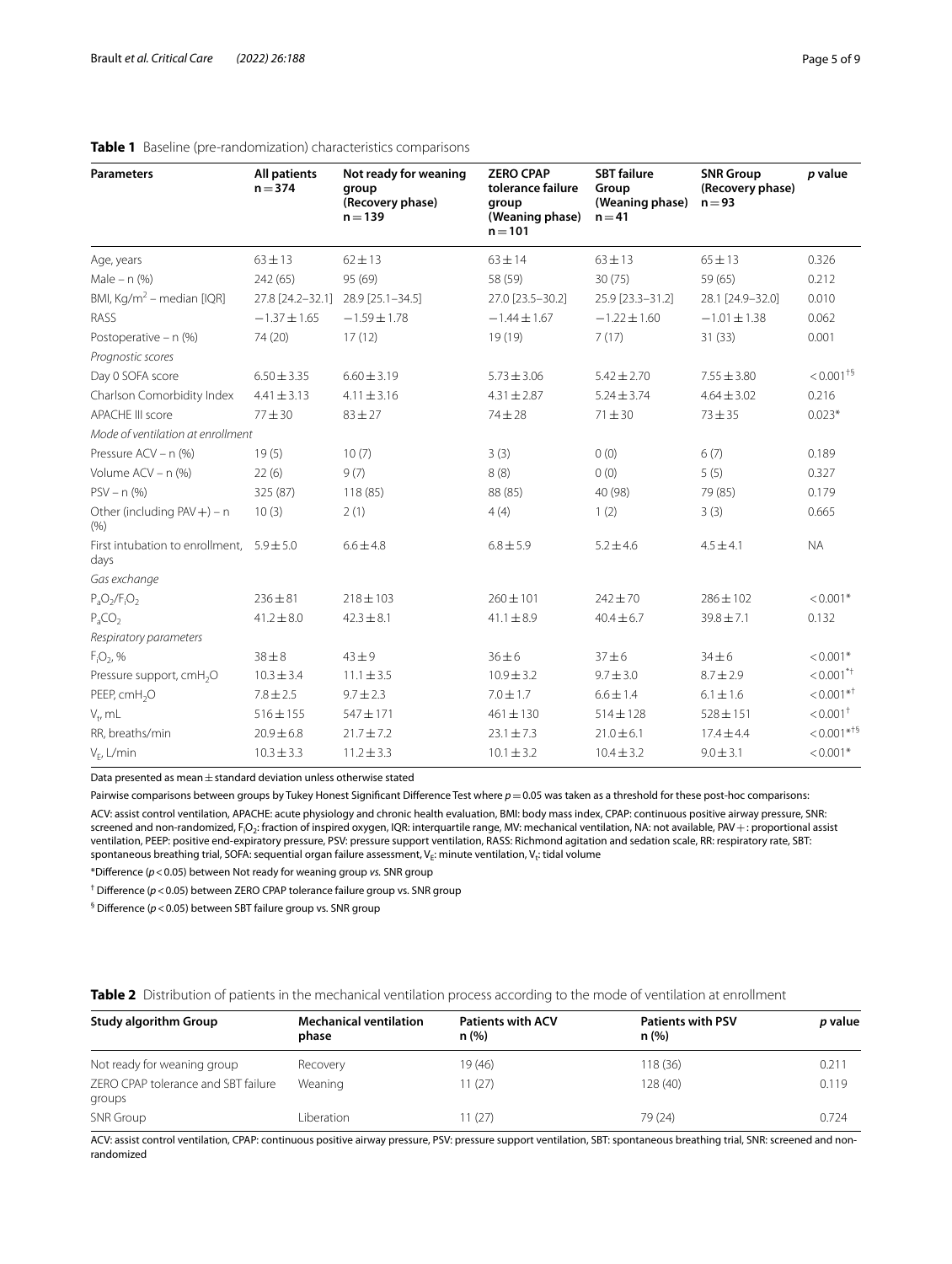

<span id="page-5-0"></span>ready for liberation from MV. These patients were extubated within a median delay of 5 h from time of enrollment, and only  $7$  (8%) required reintubation. This low reintubation rate confrmed that the algorithm was safe [[13\]](#page-8-6). Compared to patients not ready for extubation, they had a slightly lower PSV, PEEP and  $V_F$ . In contrast, the mode of ventilation at enrollment and the level of sedation were similar.

It is difficult for clinicians to determine when a patient is ready to advance from the acute phase of critical illness (requiring full ventilatory support) to the recovery phase (partial ventilatory support) and ultimately, the weaning phase. Several factors could explain this observation such as the absence of simple bedside parameters (e.g.,  $P_aO_2/F_iO_2$  ratio or respiratory system compliance) to predict with certainty the safety and tolerability of allowing patients to share the work of breathing and subsequently start SBTs. Furthermore, the risk of post-extubation respiratory failure requiring reintubation (occurring in up to 15% of cases) is associated with a high mortality rate [\[13](#page-8-6), [14\]](#page-8-7). Consequently, clinicians frequently tend to underestimate the capacity of patients to be successfully weaned and breathe without assistance, leading to a risk of delayed extubation and exposing patients to unnecessary discomfort and complications (e.g., ventilation-acquired pneumonia) [[1\]](#page-7-0). To avoid delays in the weaning process, international guidelines suggested the implementation of a ventilator liberation protocol to identify patients ready for extubation [\[3](#page-7-2), [15](#page-8-8), [16](#page-8-9)]. To date, guidelines have focused on the weaning phase of MV by proposing a daily interruption of sedation and performing a SBT (PSV with low support pressure, CPAP or T-piece trial) as soon as possible [[17](#page-8-10)]. Because the absence of clear guidance concerning the recovery phase (i.e., when to switch the ventilator from a controlled mode to an assisted mode, and perform these tests) and a lack of objective criteria for deciding if a patient is ready for extubation, our algorithm might add substantial improvements to the current recommendations.

We developed a step-by-step algorithm for patient recruitment in the PROMIZING trial, which could accelerate the weaning from MV. By diferent ways, it allowed to easily select patients potentially ready to be extubated. First, our algorithm screened early in the MV process, from the acute phase of their illness, when some patients were still in ACV. We proposed simple criteria to switch from ACV to PSV such as adequate gas exchange (with  $F<sub>i</sub>O<sub>2</sub> \le 60%$  and PEEP  $\le 15$  cmH<sub>2</sub>O) and no hemodynamic instability. Thus, we encouraged a PSVTT as soon as the patient's condition shows early signs of improvement, but even before patients were seen to trigger the ventilator or before sedatives were weaned or vasopressors were discontinued. Among our 41 patients with ACV at enrollment, our algorithm detected that 19 patients were ready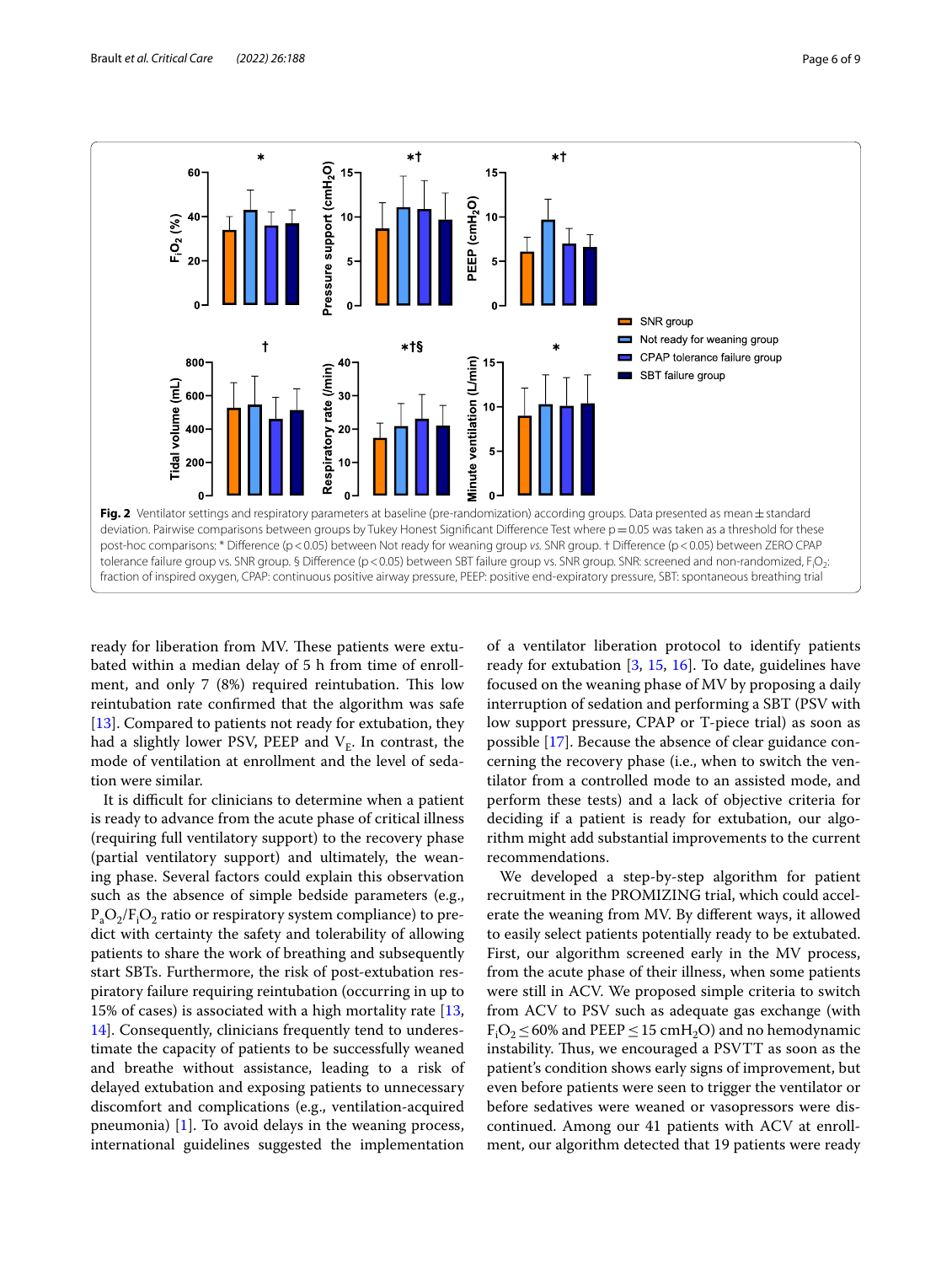to progress to the recovery (i.e., switch on PSV) phase, and 11 to the weaning phase (i.e., SBT). Moreover, 11 patients successively passed all phases of our algorithm and were ready for extubation. Of note, patients with ACV and PSV at enrollment had a similar extubation rate (27  $vs.$  24%;  $p=0.724$ ). This strategy to transfer the breathing workload as soon as possible might limit the development of diaphragm weakness and atrophy, which can occur during the frst days of MV [[18\]](#page-8-11). Several studies found a relationship between the diaphragm thickness and weaning failure, delays in liberation of MV or risk of reintubation [[19–](#page-8-12)[22\]](#page-8-13).

Second, our protocol might shorten the length of MV, because we used pragmatic criteria to progress from the recovery phase to the weaning phase. Currently, the list of weaning criteria proposed by Boles et al. includes clinical assessment (e.g., adequate cough and no excessive tracheobronchial secretion) and hemodynamic and respiratory measurements [[1\]](#page-7-0). However, some patients who do not meet all the criteria could successfully pass the SBT. In contrast, we moved patients to the weaning phase if they met only three simple criteria: adequate oxygenation (S<sub>p</sub>O<sub>2</sub> $\geq$ 90% on F<sub>i</sub>O<sub>2</sub> $\leq$ 40% and PEEP $\leq$ 8 cmH<sub>2</sub>O), no severe acidosis (pH $\geq$ 7.32), and low-dose of vasopressors. Although the discontinuation of vasopressors has been a precondition for SBT in clinical trials and guidelines, other studies have not found signifcant diferences between patients extubated on and off vasopressors concerning the success of extubation, at least with low doses [[23,](#page-8-14) [24](#page-8-15)]. In addition, previous studies have shown that patients extubated on vasopressors had a signifcant decrease in the ICU length of stay [\[24](#page-8-15), [25](#page-8-16)]. Finally, we conducted the SBT regardless of the PSV or PEEP level (i.e., a gradual withdrawal of assistance was not necessary as long as the pressure support was between 5 and 20 cm $H_2O$ ). Thereby, the duration of the recovery phase could be very short in some of our patients, because they met the general weaning criteria immediately after passing the 30 min PSVTT.

Third, our algorithm defined and separated the different phases of the MV process (i.e., acute, recovery, weaning and liberation phases), and proposed criteria for identifying patients in each phase (see Additional fle [6](#page-7-3): Fig. E1). In this way, the diagnosis of a possible liberation from MV could be assessed over a few hours. Currently, there is no consensus in the defnition of the diferent phases, often leading to confusion [[26](#page-8-17)]. Using our algorithm, the acute phase corresponded to a non-controlled underlying disease, when patients may need full ventilator support (i.e., ACV). The recovery phase began with the switch to PSV (or proportional ventilation mode), allowing the patient to share the work of breathing. Moving to the weaning phase required meeting the general weaning criteria including a 2-min CPAP trial to assess the RSBI (conducted on zero PEEP) followed by a SBT if the ZERO CPAP tolerance trial was successful. Recently, Burns et al. showed a large heterogeneity of SBT techniques across the world [[8](#page-8-1)]. Our protocol proposed to perform an 30–120 min SBT on T-piece or CPAP at zero PEEP on the ventilator rather than a PSV using low level of pressure support in order to better simulate the physiologic conditions after extubation [[5\]](#page-8-4). Because usual criteria of successful SBT were subjective and depended on the clinician's interpretation, we provided easy to use criteria to defne failure of each PSV, CPAP and T-piece trials [[27\]](#page-8-18).

Several limitations of this study need to be discussed. We did not record data regarding the cumulative dose and duration of sedative drugs received or the patient's fuid balance, which may infuence the weaning process [[28,](#page-8-19) [29](#page-8-20)]. Moreover, our algorithm did not include additional physiologic measurements, such as the airway occlusion pressure  $(P_{0,1})$ . Finally, in spite of broad and easy-to-assess enrollment criteria (especially concerning oxygenation:  $P_aO_2 \ge 60$  mmHg on  $F_iO_2 \le 60\%$  and  $PEEP \le 15$  cmH<sub>2</sub>O), the delay between intubation and the enrollment remained long (around 6 days). This finding may also represent an opportunity for improvement as patients could be enrolled earlier in the acute phase. Because a criterion to enroll patients in PROMIZING was an expected need of ventilation of at least 24 h, it is unlikely that clinicians would have conducted a weaning trial independent from the study screening protocol on the same day, suggesting that application of the screening algorithm assisted in identifying patients ready for weaning earlier than the clinicians suspected.

#### **Conclusion**

The process to liberate patients from MV accounts for a signifcant duration of the ventilation time. Finding strategies to minimize this duration is desirable. We developed a comprehensive step-by-step algorithm for enrollment and randomization of patients in the PROM-IZING study, which compares two spontaneous modes of MV. Surprisingly, our algorithm allowed an easy and early identifcation of patients ready to extubate, and might decrease the duration of MV. In our study, 25% of our patients, who were in need of ventilator assistance for at least 24 h according to their clinicians in charge, passed the whole process (recovery, weaning, and liberation) and were safely removed from the ventilator and extubated.

#### **Abbreviations**

ACV: Assist-control ventilation; ANOVA: Analysis of variance; CPAP: Continuous positive airway pressure; SNR: Screened and non-randomized; F<sub>i</sub>O<sub>2</sub>: Fraction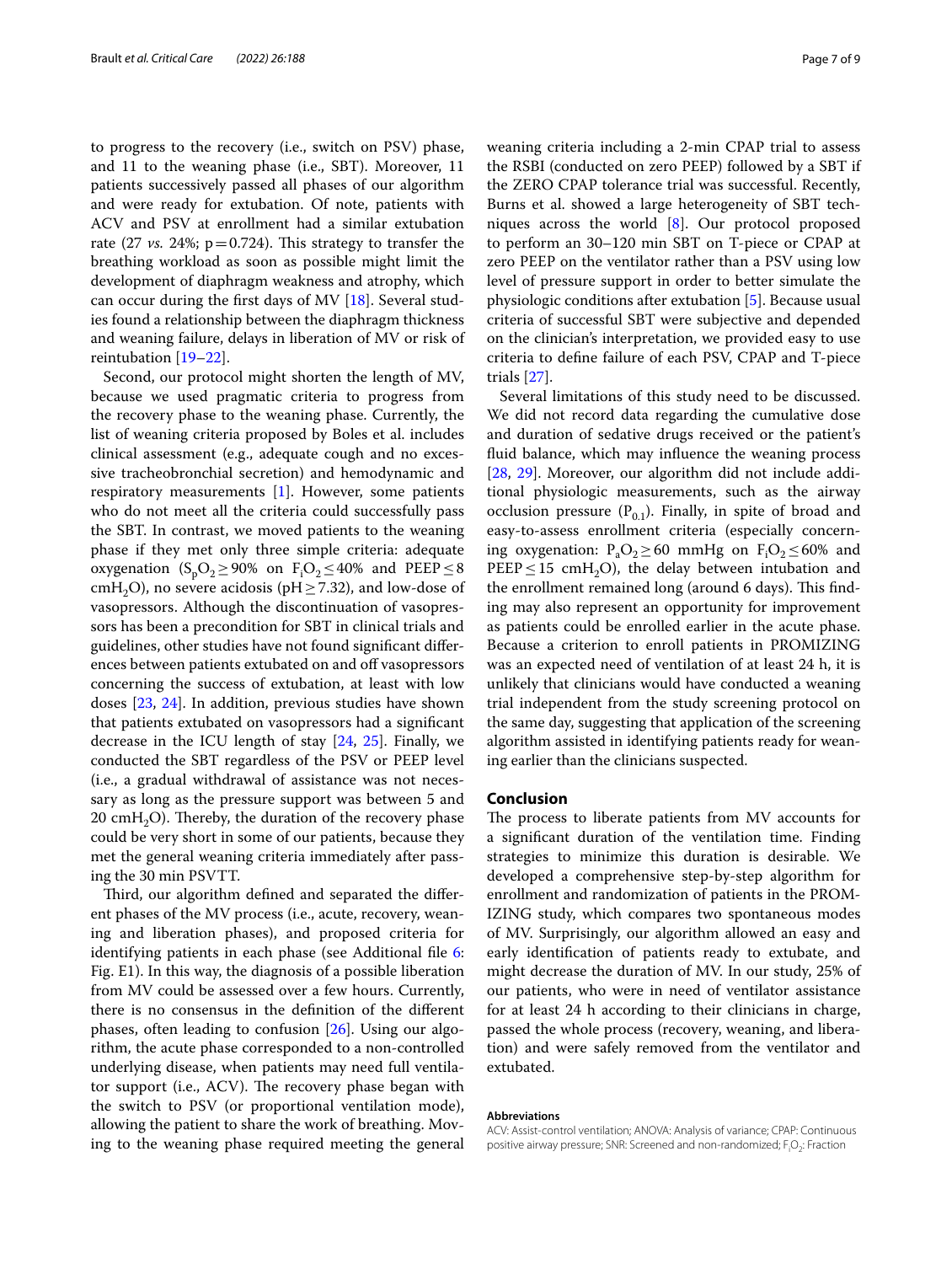of inspired oxygen; ICU: Intensive care unit; IQR: Interquartile range; MV: Mechanical ventilation;  $P_{0,1}$ : Airway occlusion pressure;  $P_{2}O_{2}$ : Partial pressure of oxygen; PAV + : Proportional assist ventilation with load-adjustable gain factors; PEEP: Positive end-expiratory pressure; PROMIZING: Proportional assist ventilation for minimizing the duration of mechanical ventilation study; PSVTT: Pressure support ventilation tolerance trial; PSV: Pressure support ventilation; RASS: Richmond agitation-sedation scale; RR/V<sub>t</sub>: Ratio of respiratory rate to tidal volume; SBT: Spontaneous breathing trials; SD: Standard deviation; SOFA: Sequential organ failure assessment;  $S_nO_2$ : Peripheral oxygen saturation; V<sub>E</sub>: Minute ventilation.

#### **Supplementary Information**

The online version contains supplementary material available at [https://doi.](https://doi.org/10.1186/s13054-022-04063-4) [org/10.1186/s13054-022-04063-4](https://doi.org/10.1186/s13054-022-04063-4).

<span id="page-7-4"></span>**Additional fle 1** Screening inclusion and exclusion criteria of the PROM‑ IZING study. FEV1: forced expiratory volume in the first second, GOLD: global initiative for chronic obstructive lung disease, ICU: intensive care unit, MRC: medical research council, pCO2: partial pressure of carbon dioxyde, PROMIZING: Proportional assist ventilation for minimizing the duration of mechanical ventilation study.

<span id="page-7-5"></span>**Additional fle 2** Enrollment inclusion, deferral and exclusion criteria of the PROMIZING study.CPAP: continuous positive airway pressure, ECMO: extracorporeal membrane oxygenation,PaO2: Arterial partial pressure of oxygen PAV: proportional assist ventilation, PEEP: positive end-expiratory pressure, PROMIZING: Proportional assist ventilation for minimizing the duration of mechanical ventilation study, SpO2: peripheral oxygen saturation.

<span id="page-7-6"></span>**Additional fle 3** Pressure support ventilation tolerance trial inclusion, deferral and exclusion criteria of the PROMIZING study.PROMIZING: Proportional assist ventilation for minimizing the duration of mechanical ventilation study.

<span id="page-7-7"></span>**Additional fle 4** Defnition of respiratory distress and clinical instability. RASS: Richmond agitation sedation scale, SBP: systolic blood pressure, SpO2: peripheral oxygen saturation.

<span id="page-7-8"></span>**Additional fle 5** Mode of ventilation at baseline (pre-randomization). CPAP: continuous positive airway pressure, SBT: spontaneous breathing trial, SNR: screened and non-randomized.

<span id="page-7-3"></span>**Additional fle 6** Principles and objectives of each phases of the mechanical ventilation process in the PROMIZING study.Step 1 to 5 refer to the algorithm for enrollment of patients in the PROMIZING study.ACV: assist-control ventilation, CPAP: continuous positive airway pressure, PAV: proportional assist ventilation, PROMIZING: Proportional assist ventilation for minimizing the duration of mechanical ventilation study, PSV: pressure support ventilation, SBT: spontaneous breathing trials.

#### **Acknowledgements**

We are very grateful for the work done by Sorcha Mulligan and Joyce Deng as research managers for the study.

#### **Author contributions**

LB and KJB designed the work. JM, JSM, TB, KB, TP, FL, PAB, EC, GC, TM, GB, AM, YS, FZ, LB, and KJB collected the data. CB, MLR, and KT analyzed the data. CB, JM, LB, and KJB wrote the manuscript. JM, LB, and KJB critically reviewed the manuscript. All authors approved the fnal version of the manuscript. All authors are agreed to be accountable for all aspects of the work in ensuring that questions related to the accuracy or integrity of any part of the work are appropriately investigated and resolved.

#### **Funding**

This study is funded by a Canadian Institutes of Health Research (CIHR) Operating Grant: Industry-partnered Collaborative Research Grant, with Covidien LP, a Medtronic company as the industry partner, and by a CIHR Project Grant. Funding from Covidien LP, a Medtronic company, is provided through the Covidien Investigator Sponsored Research (ISR) Program and subsequently the Medtronic External Research Program (ERP).

The raw data supporting the conclusions of this article will be made available by the authors, on reasonable request.

#### **Declarations**

#### **Ethics approval and consent to participate:**

No animal studies are presented in this manuscript. No potentially identifable human images or data are presented in this study. This study was reviewed and approved by the Western University Research Ethics Board and the Clinical Trials Ontario (project identifer: 0733).

#### **Consent for publication**

Informed consent was obtained from the patient or the substitute decision maker at time of enrollment. This early consent allowed to collect minimal information for the screened and non-randomized patients described here. We do not report any outcome of the randomized patients.

#### **Competing interests**

Not applicable.

#### **Author details**

<sup>1</sup> Keenan Research Centre for Biomedical Science, Li Ka Shing Knowledge Institute, 209 Victoria St, Toronto, ON, Canada. <sup>2</sup>Interdepartmental Division of Critical Care, University of Toronto, Toronto, Canada. <sup>3</sup>Intensive Care Department, Amiens-Picardie University Hospital, Amiens, France. <sup>4</sup>Intensive Care Department, Hospital Universitari de La Santa Creu I Sant Pau, Barcelona, Spain.<sup>5</sup> London Health Sciences Centre, University of Western Ontario, London, ON, Canada. <sup>6</sup> Unity Health Toronto - St. Michael's Hospital, Toronto, ON, Canada. 7 Applied Health Research Institute, St. Michael's Hospital, Toronto, ON, Canada. <sup>8</sup> Département de Médecine Québec, Université Laval, Québec City, QC, Canada. <sup>9</sup>Institut Universitaire de Cardiologie Et de Pneumologie de Québec, Québec City, QC, Canada. <sup>10</sup>Centre de Recherche du Centre Hospitalier de L'Université de Montréal, Montréal, QC, Canada. <sup>11</sup> Centre de Recherche du CIUSSS NIM, Montréal, QC, Canada. 12Medical Intensive Care Department, AP-HP, Henri Mondor University Hospital, Créteil, France. 13Faculté de Santé, Groupe de Recherche Clinique CARMAS, Université Paris Est-Créteil, 94010 Cré‑ teil, France. <sup>14</sup>INSERM U955, Institut Mondor de Recherche Biomédicale, 94010 Créteil, France. <sup>15</sup> Service de Réanimation, Centre Hospitalier Intercommunal de Créteil, 40 Avenue de Verdun, 94000 Créteil, France. 16UNIROUEN, EA 3830, Medical Intensive Care Unit, Rouen University Hospital, Normandie University, 76000 Rouen, France. <sup>17</sup> Medical Intensive Care Unit, Angers University Hospital, Angers, France. <sup>18</sup>Opus Clinic, Montreal, QC, Canada. <sup>19</sup>Applied Health Research Centre, Li Ka Shing Knowledge Institute of St. Michael's Hospital, Toronto, ON, Canada. <sup>20</sup>Dalla Lana School of Public Health, University of Toronto and Applied Health Research Centre, Toronto, ON, Canada.

# Received: 24 March 2022 Accepted: 9 May 2022<br>Published online: 23 June 2022

#### **References**

- <span id="page-7-0"></span>1. Boles J-M, Bion J, Connors A, Herridge M, Marsh B, Melot C, et al. Weaning from mechanical ventilation. Eur Respir J Eur Respir Soc. 2007;29:1033–56.
- <span id="page-7-1"></span>2. Béduneau G, Pham T, Schortgen F, Piquilloud L, Zogheib E, Jonas M, et al. Epidemiology of weaning outcome according to a new defnition. The WIND study. Am J Respir Crit Care Med. 2017;195:772–83.
- <span id="page-7-2"></span>3. Girard TD, Alhazzani W, Kress JP, Ouellette DR, Schmidt GA, Truwit JD, et al. An official American Thoracic Society/American College of Chest Physicians clinical practice guideline: liberation from mechanical ventilation in critically ill adults. Rehabilitation protocols, ventilator liberation protocols, and cuff leak tests. Am J Respir Crit Care Med. 2017;195:120-33.
- 4. Subirà C, Hernández G, Vázquez A, Rodríguez-García R, González-Castro A, García C, et al. Efect of pressure support vs T-piece ventilation strategies during spontaneous breathing trials on successful extubation among patients receiving mechanical ventilation: a randomized clinical trial. JAMA. 2019;321:2175–82.